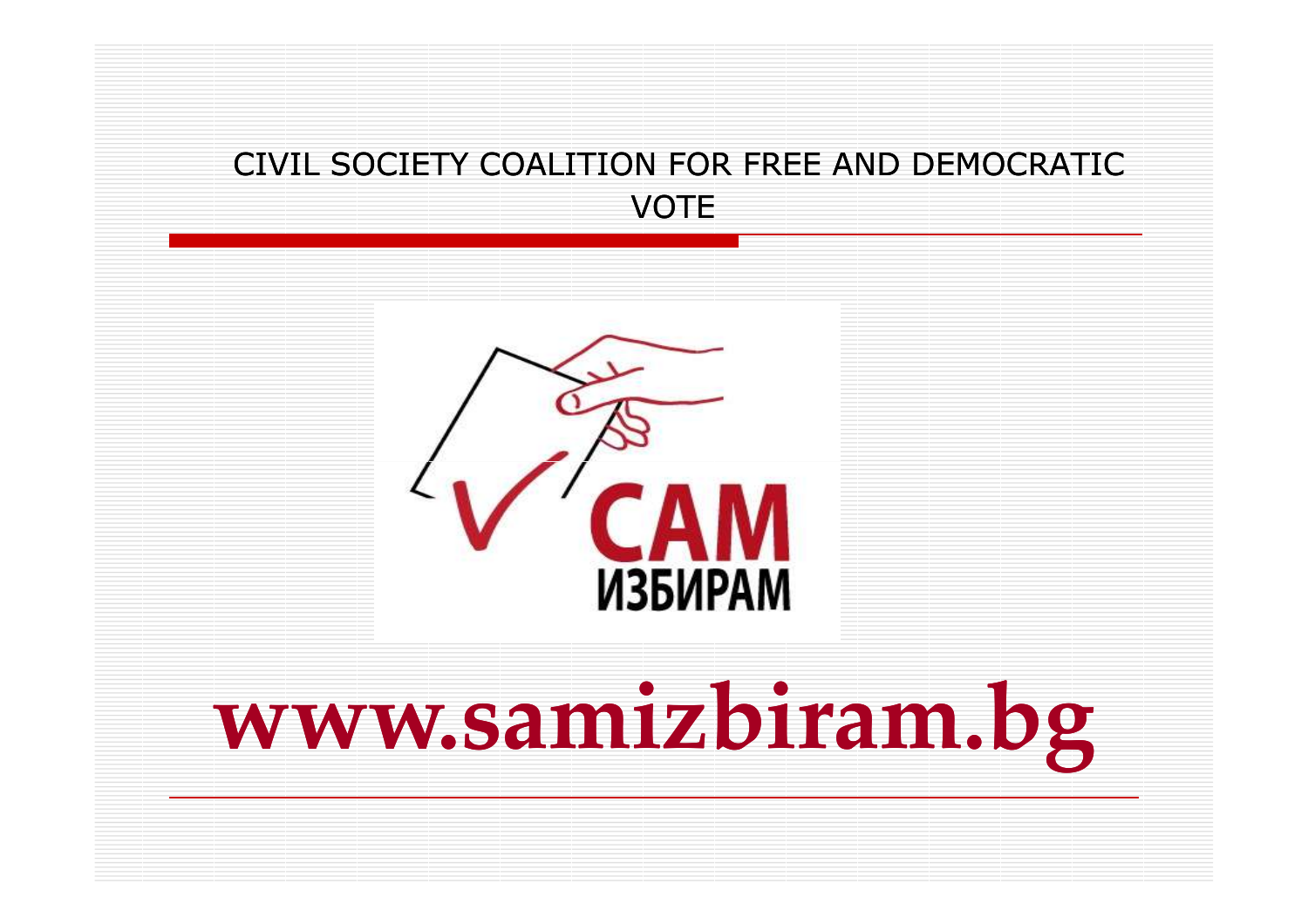# REPORT

## PART I**VOTE-BUYING AND THE** CONTROLLED VOTE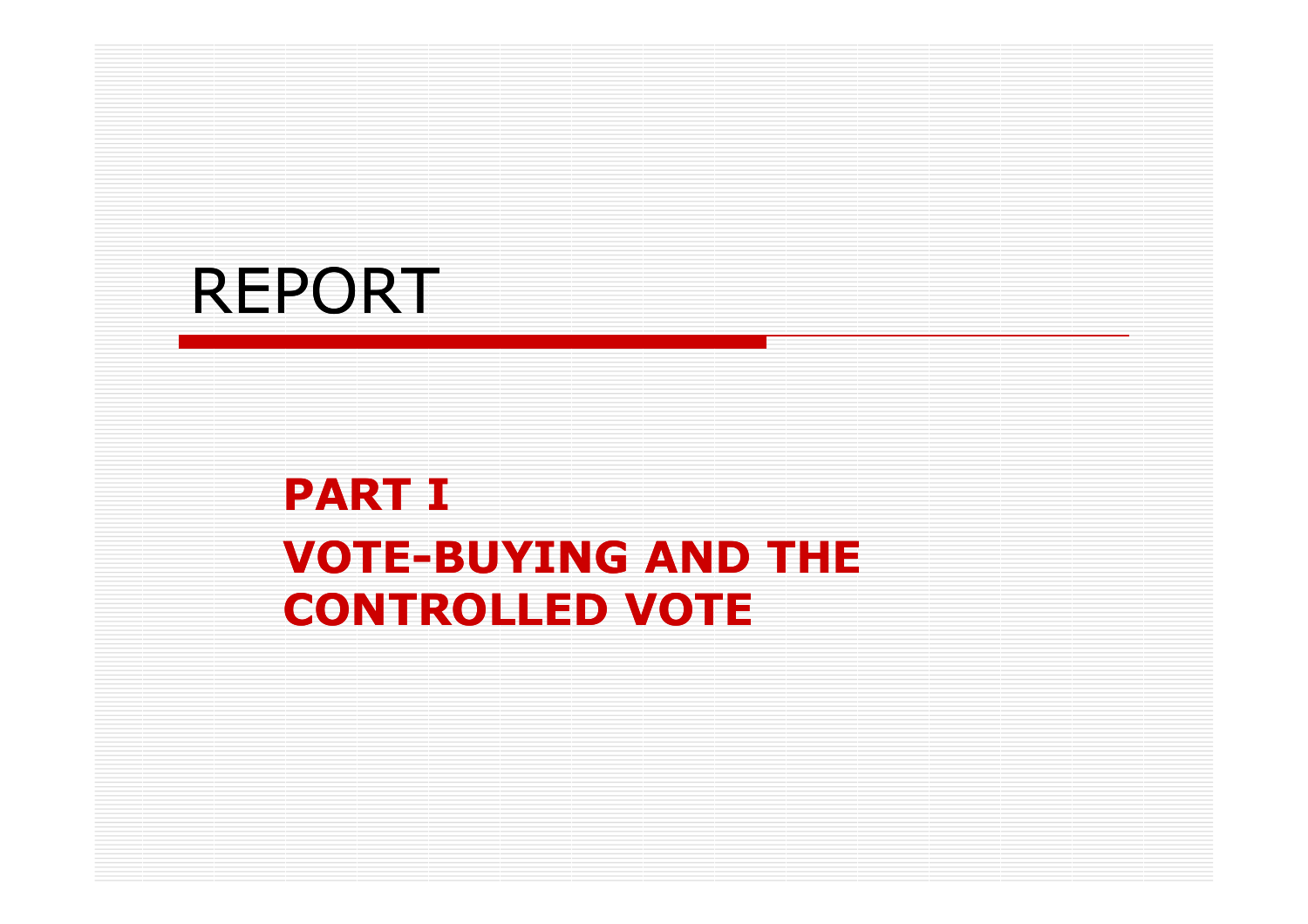# Election monitoring: basic components

- I.**Monitoring diary** – registration of violations<br>and complaints submitted to the Precinct and complaints submitted to the Precinct Election Commissions on election day
- **II. Documentary analysis** of complaints<br>submitted to DFC about election-dav submitted to DEC about election-day<br>violations violations
- **III. Risk assessment** monitoring of risk<br>processes during election campaign, inc processes during election campaign, including received signals by citizens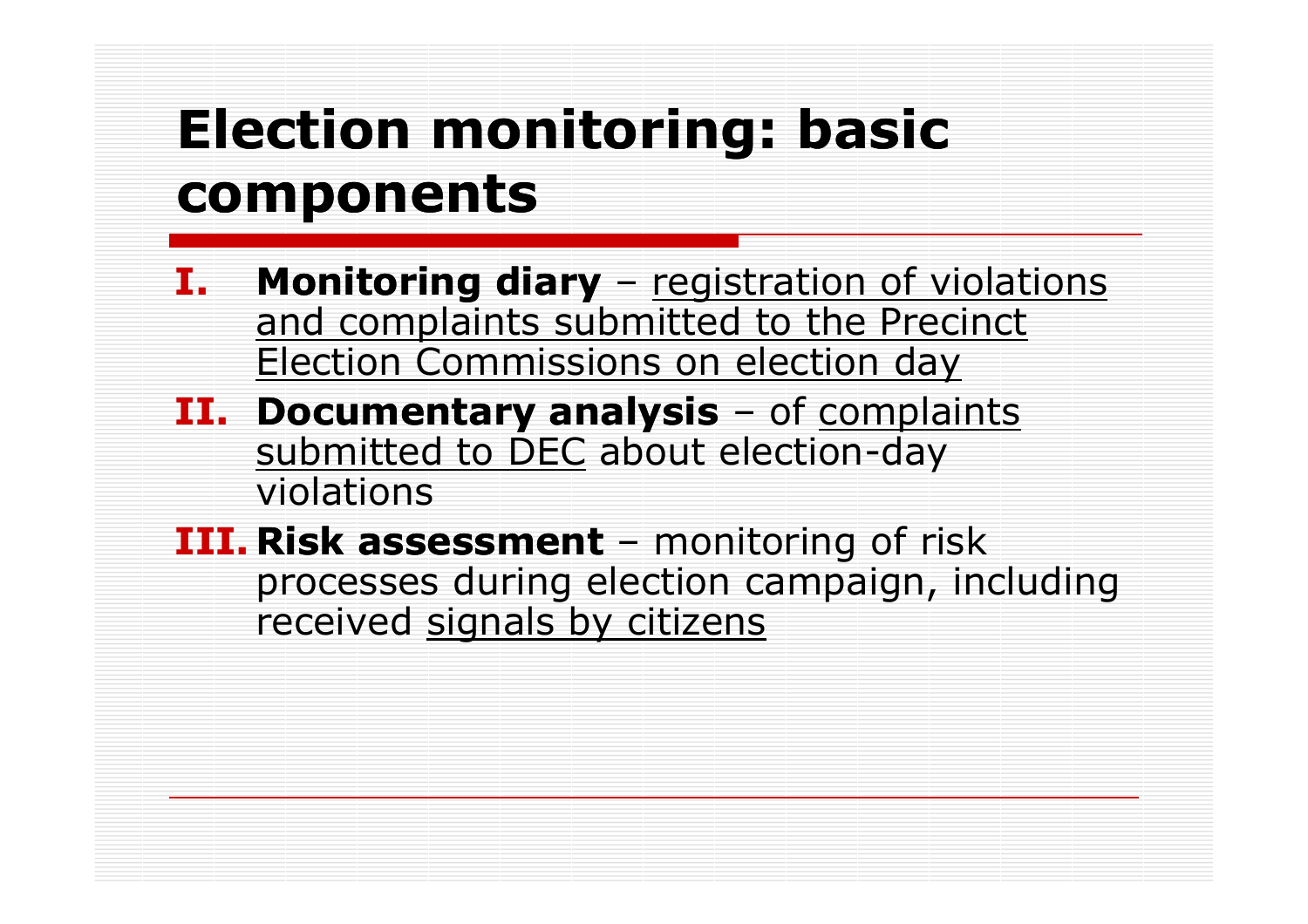# Election monitoring: outreach

|                                                | <b>EP ELECTIONS</b>                        | <b>BGNA ELECTIONS</b>                      |
|------------------------------------------------|--------------------------------------------|--------------------------------------------|
| <b>Total number of</b><br>registered observers | 281                                        | 418                                        |
| ◆ observers in PEC                             | 267                                        | 387                                        |
| ◆ Observers in DEC                             | 14                                         | 31                                         |
| <b>Network of NGOs for</b><br>risk assessment  | 20                                         | 27                                         |
| <b>Information channels</b>                    | <b>Free telephone</b><br>hotline<br>E-mail | <b>Free telephone</b><br>hotline<br>E-mail |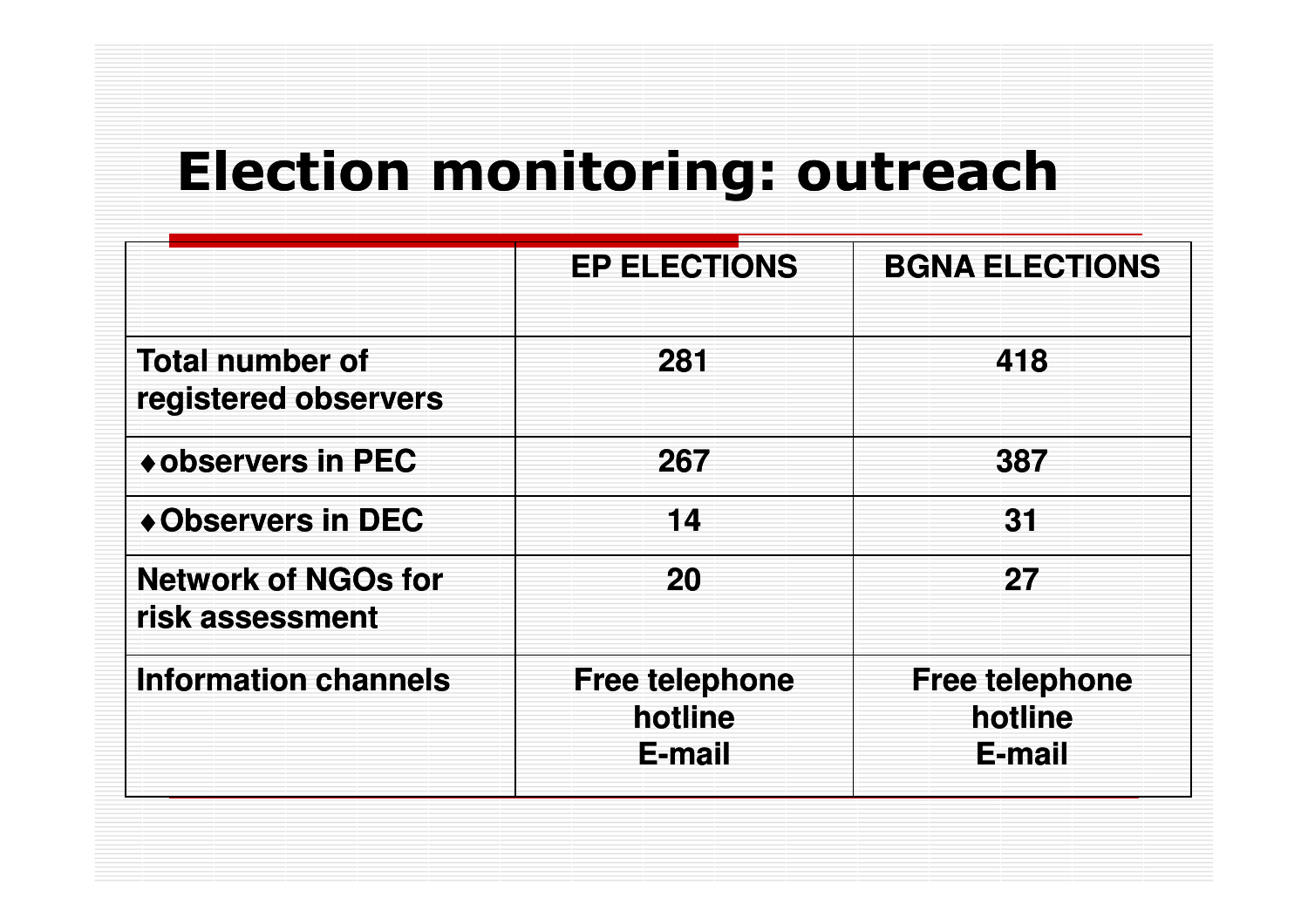### Election monitoring: registered signals

| <b>Total registered</b><br>signals | <b>EP ELECTIONS</b> | <b>BGNA ELECTIONS</b> |
|------------------------------------|---------------------|-----------------------|
| ◆ Monitoring in PEC                | 100                 | 173                   |
| ◆ Complaints in DEC                | 211                 | 295                   |
| ◆ Free telephone<br>hotline        | 17                  | 111                   |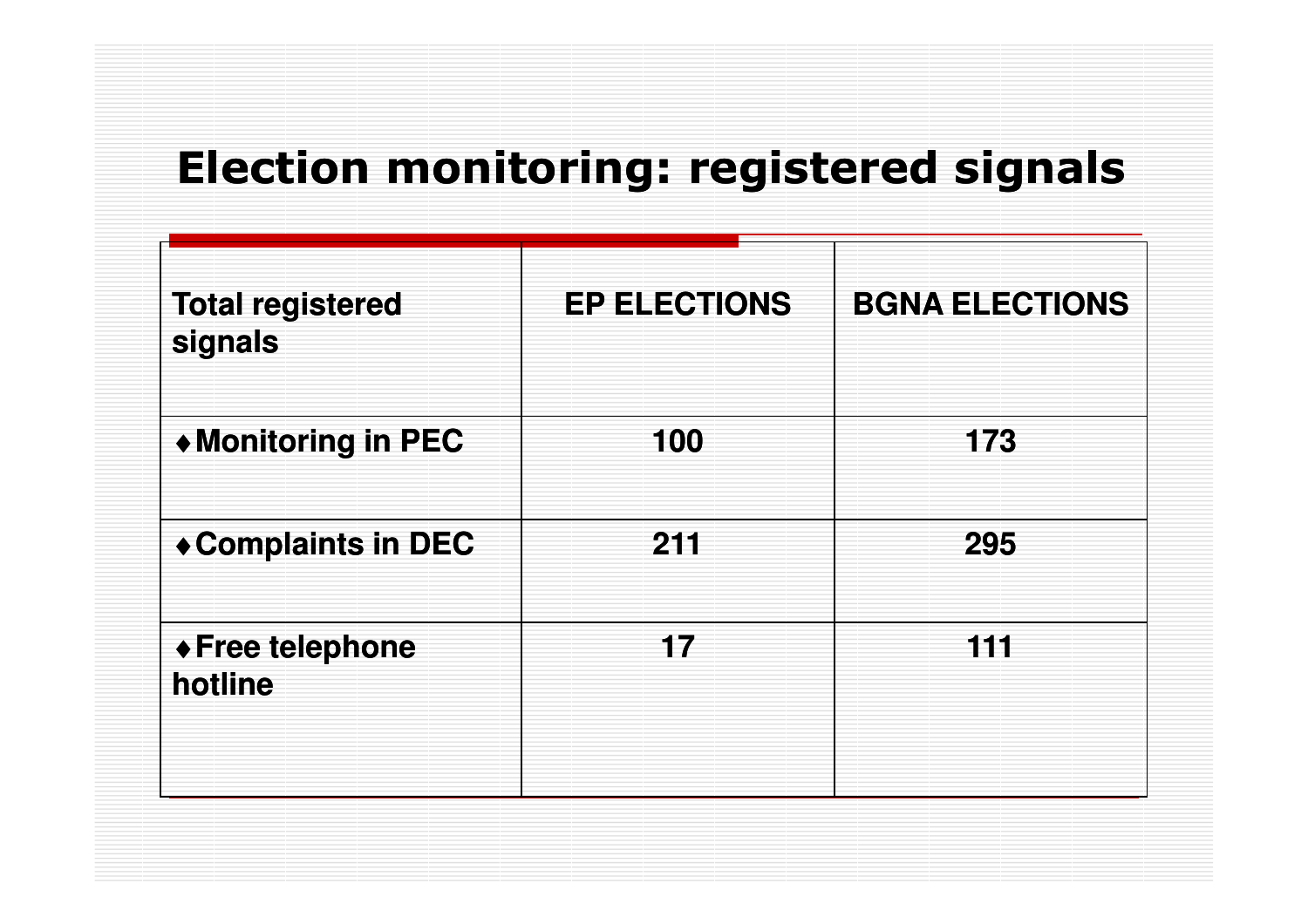# Typology of registered irregularities and violations

| <b>Total registered</b><br>signals  | <b>EP ELECTIONS</b> | <b>BGNA ELECTIONS</b> |
|-------------------------------------|---------------------|-----------------------|
| ◆ organisational<br>violations      | 63%                 | 51,81%                |
| ◆ Illegal advertising               | 17,1%               | 20,47%                |
| ◆ vote-buying                       | 9,3%                | 11,51%                |
| ◆ Other forms of<br>controlled vote | 10,6%               | 16,2%                 |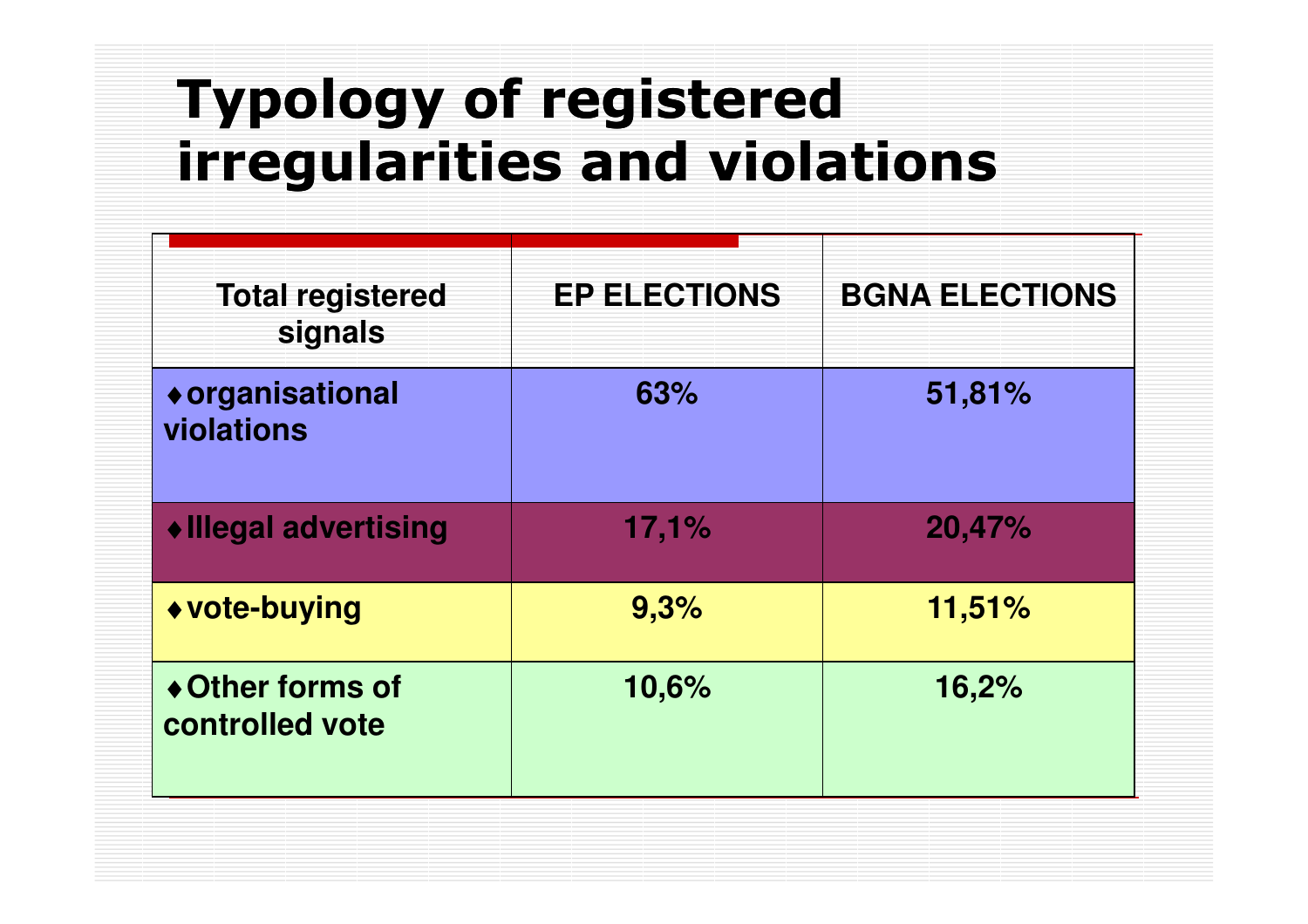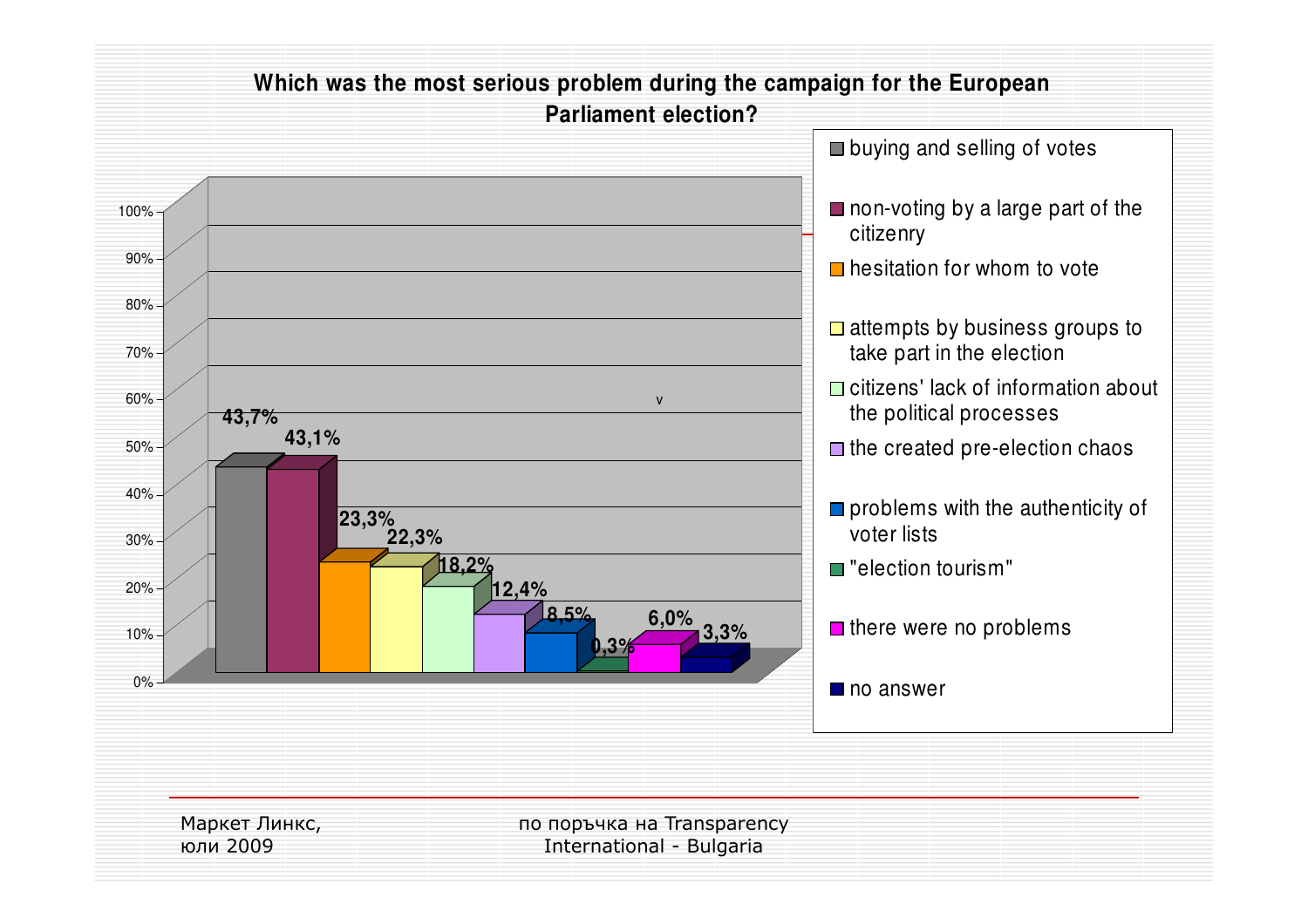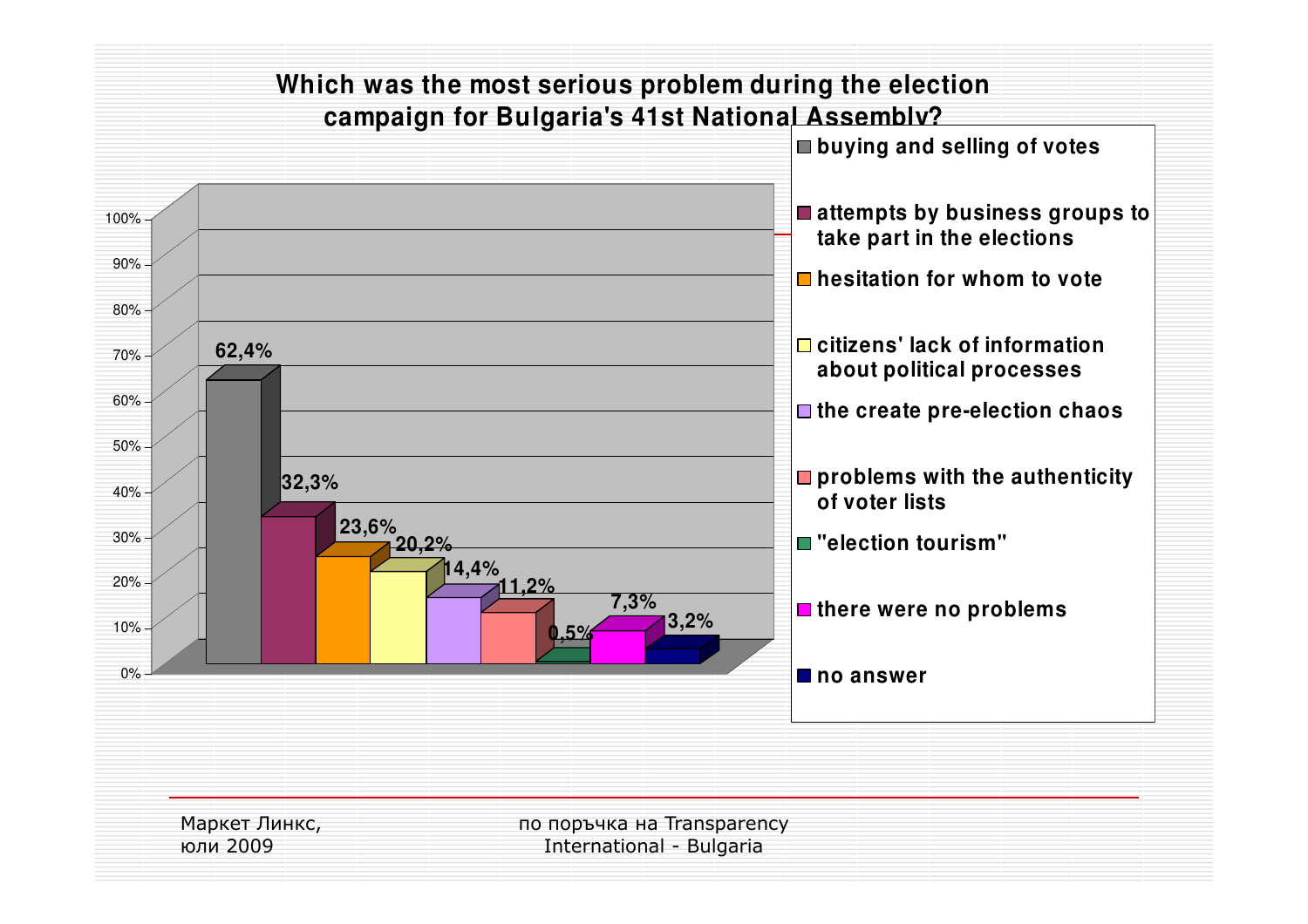#### **Can results from voting in elections be falsified?**



Маркет Линкс, юли 2009

по поръчка на Transparency International - Bulgaria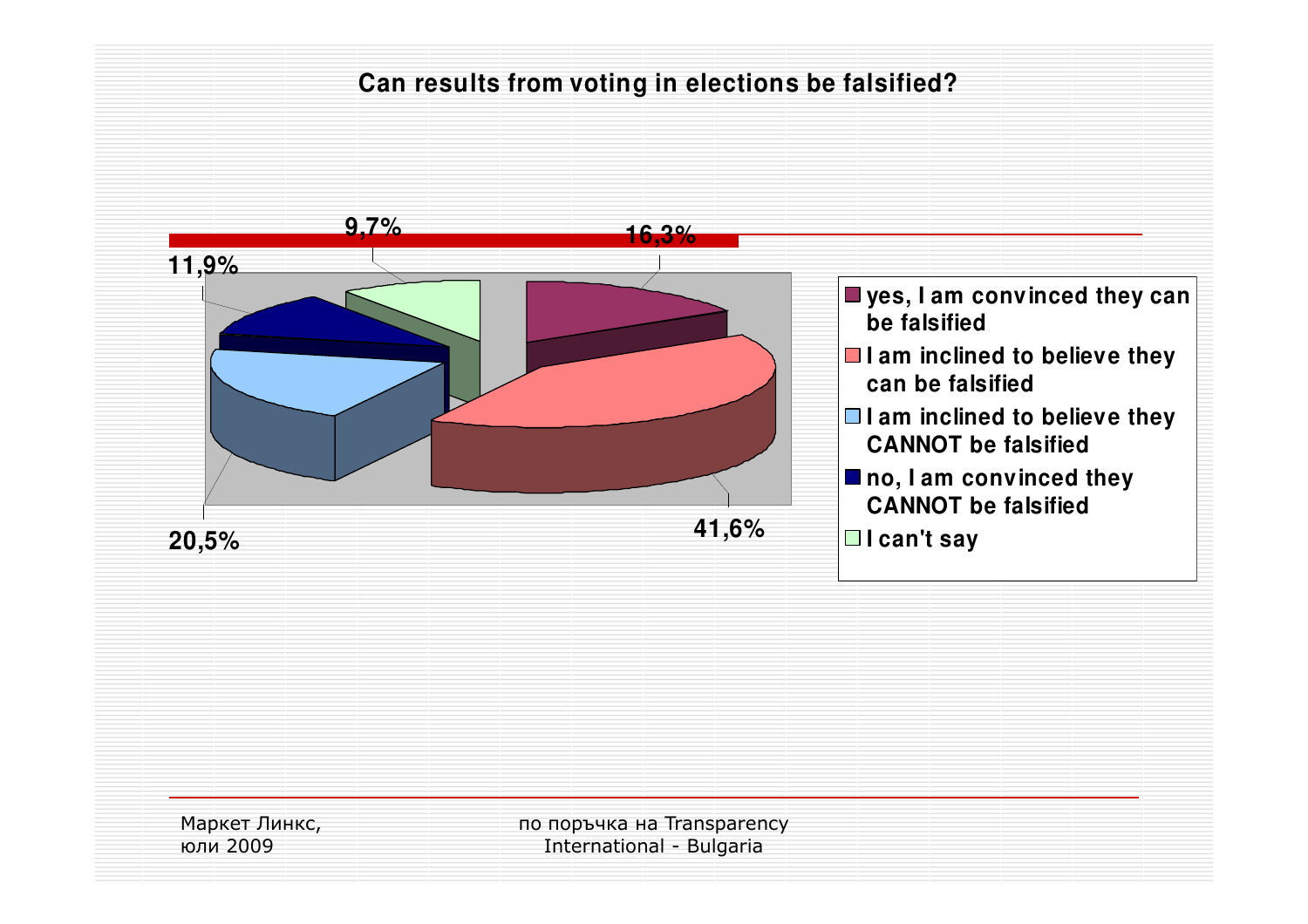#### TYPOLOGY OF VIOLATIONS: 41ST NATIONAL ASSEMBLY ELECTIONS

| <b>TYPES OF VIOLATIONS</b>                    | <b>TOTAL</b> | <b>REGISTERED</b><br><b>COMPLAINTS</b><br><b>PEC AND DEC</b> | <b>SIGNALS</b> |
|-----------------------------------------------|--------------|--------------------------------------------------------------|----------------|
| Organisational<br>violations                  | 51,81%       | 52,23%                                                       | 50,45%         |
| <b>Illegal advertising and</b><br>campaigning | 20,47%       | 24,86%                                                       | 6,31%          |
| <b>Vote-buying</b>                            | 11,51%       | 7,54%                                                        | 24,32%         |
| <b>Other forms of</b><br>controlled vote      | 16,20%       | 15,36%                                                       | 18,92%         |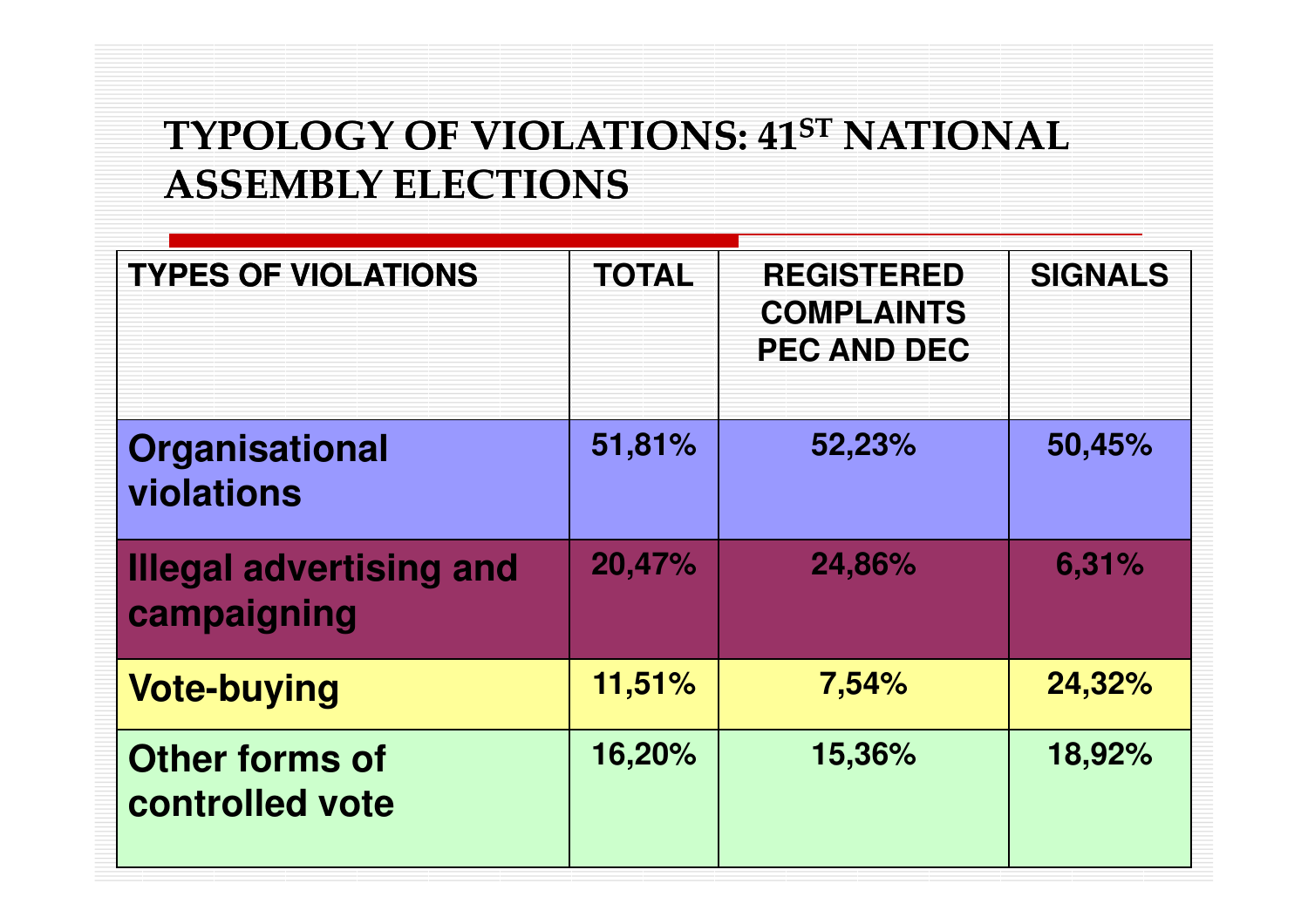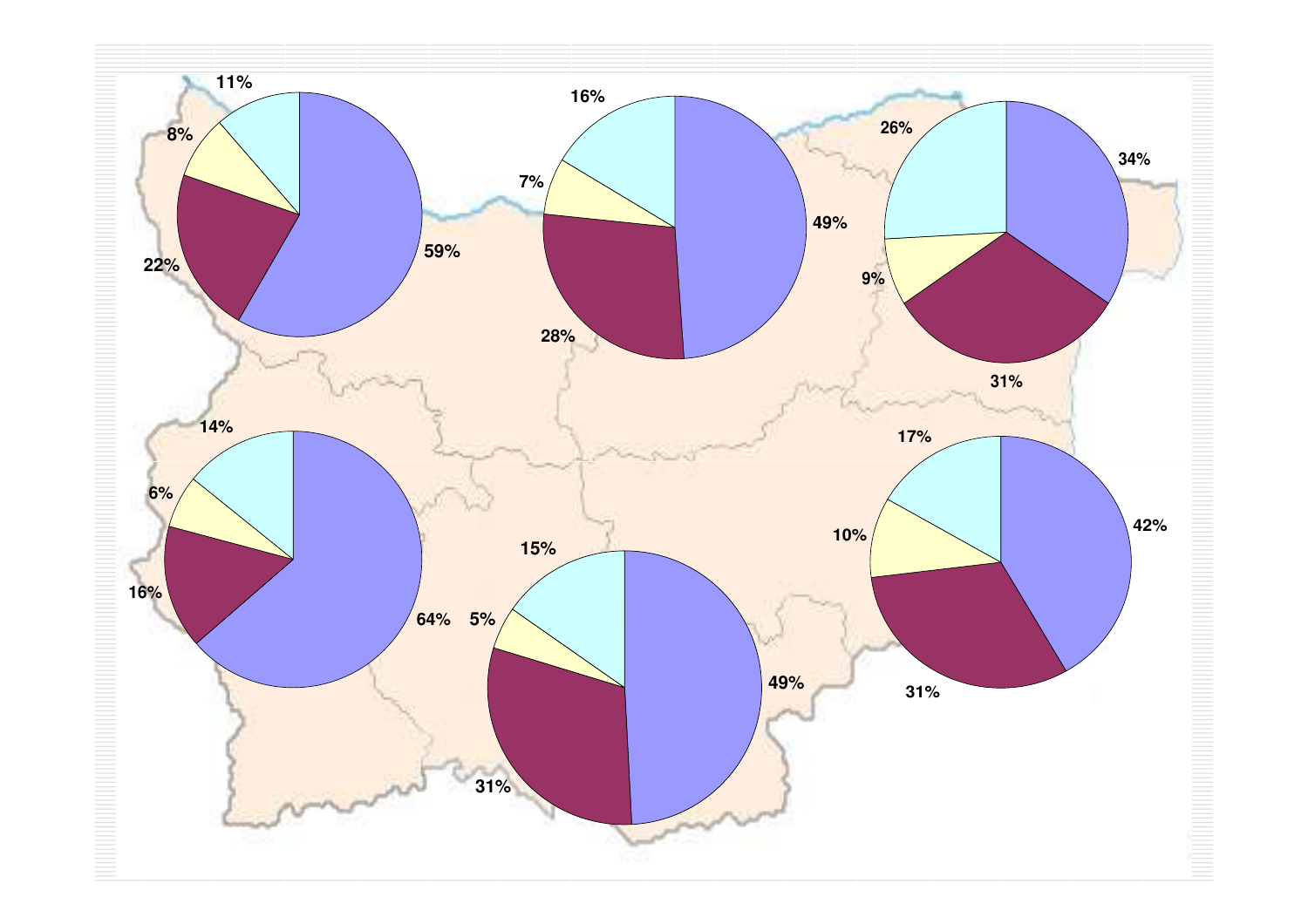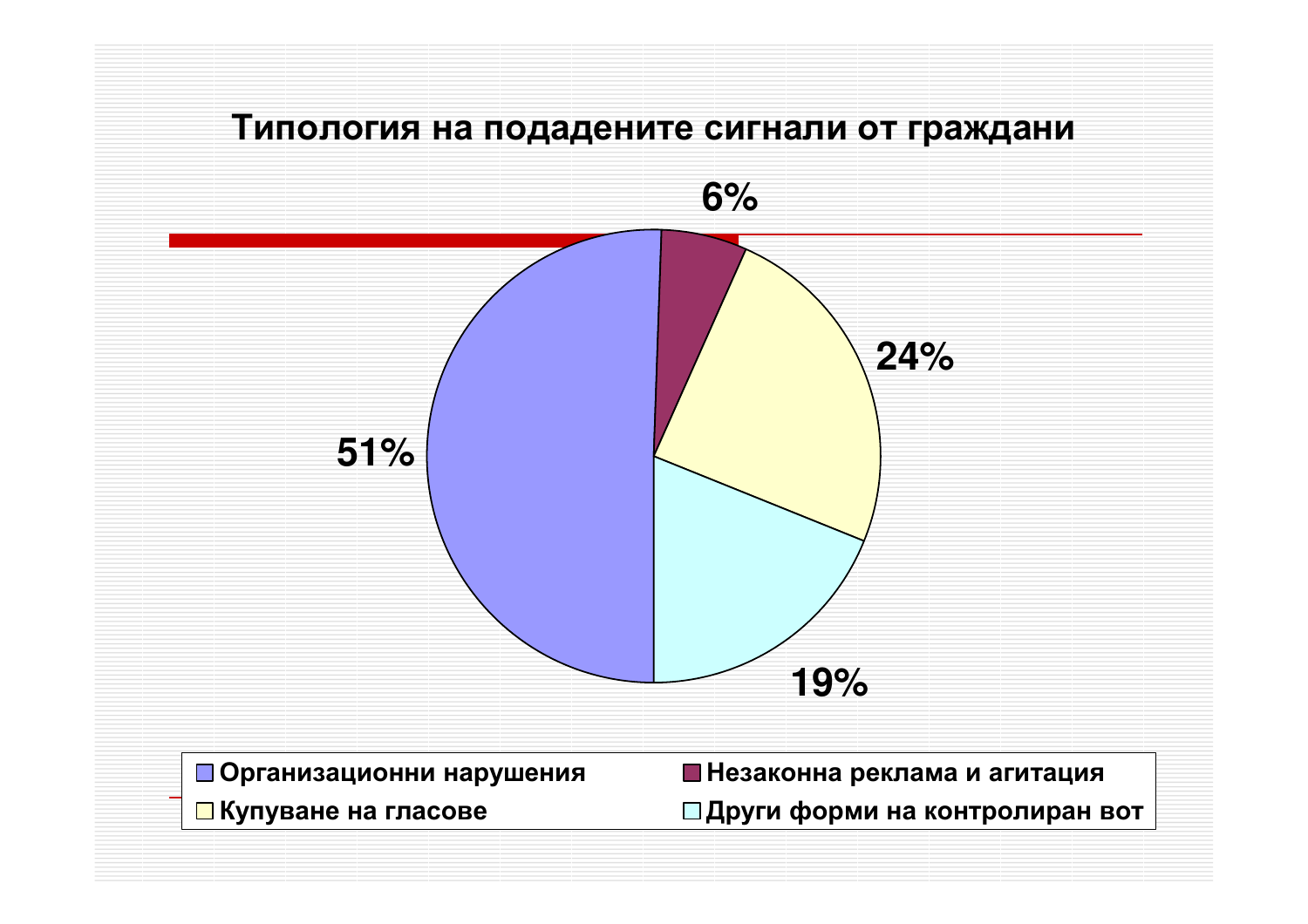# Occurrence of vote-buying

**Have you personally been a witness of vote-buying?**

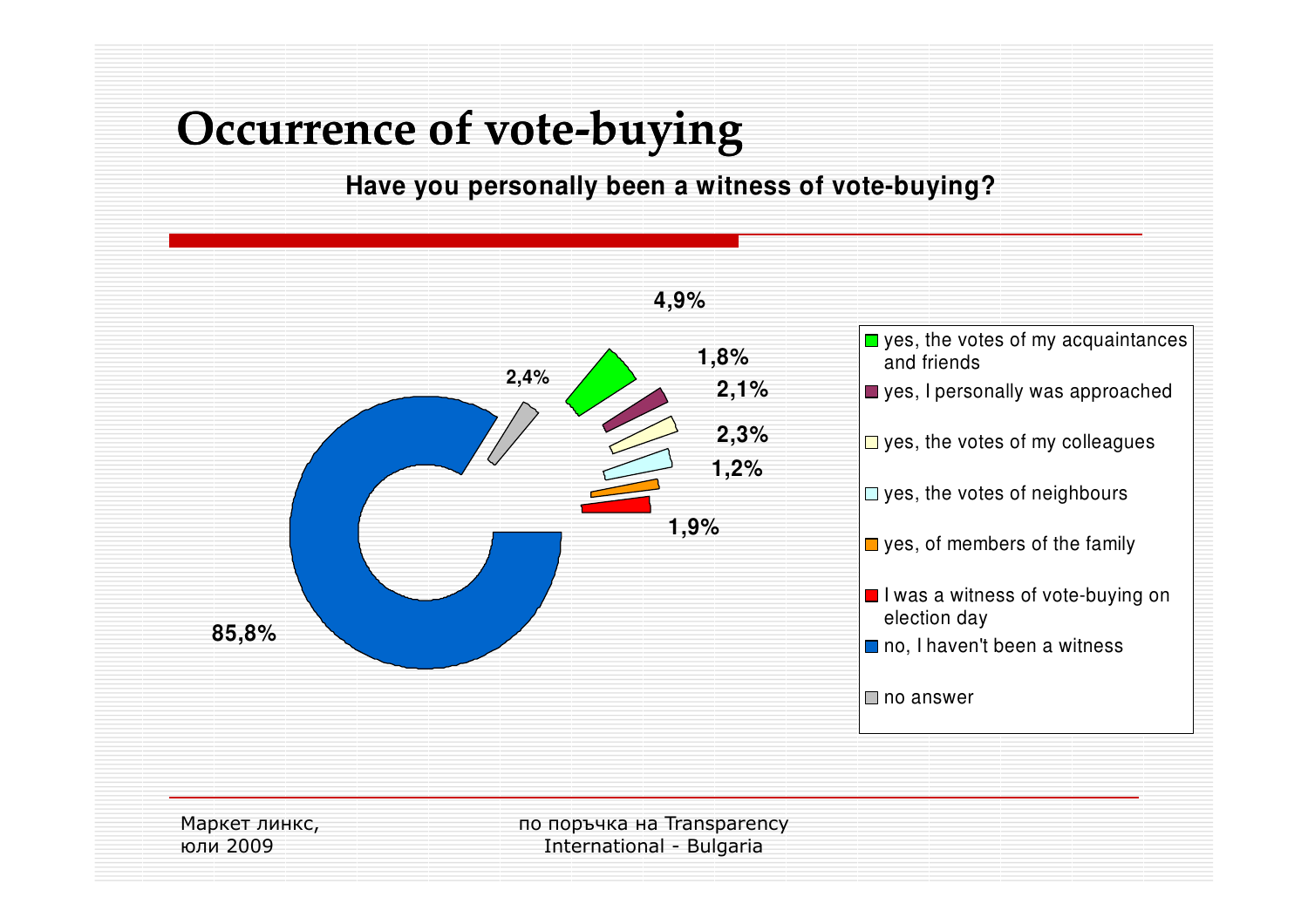